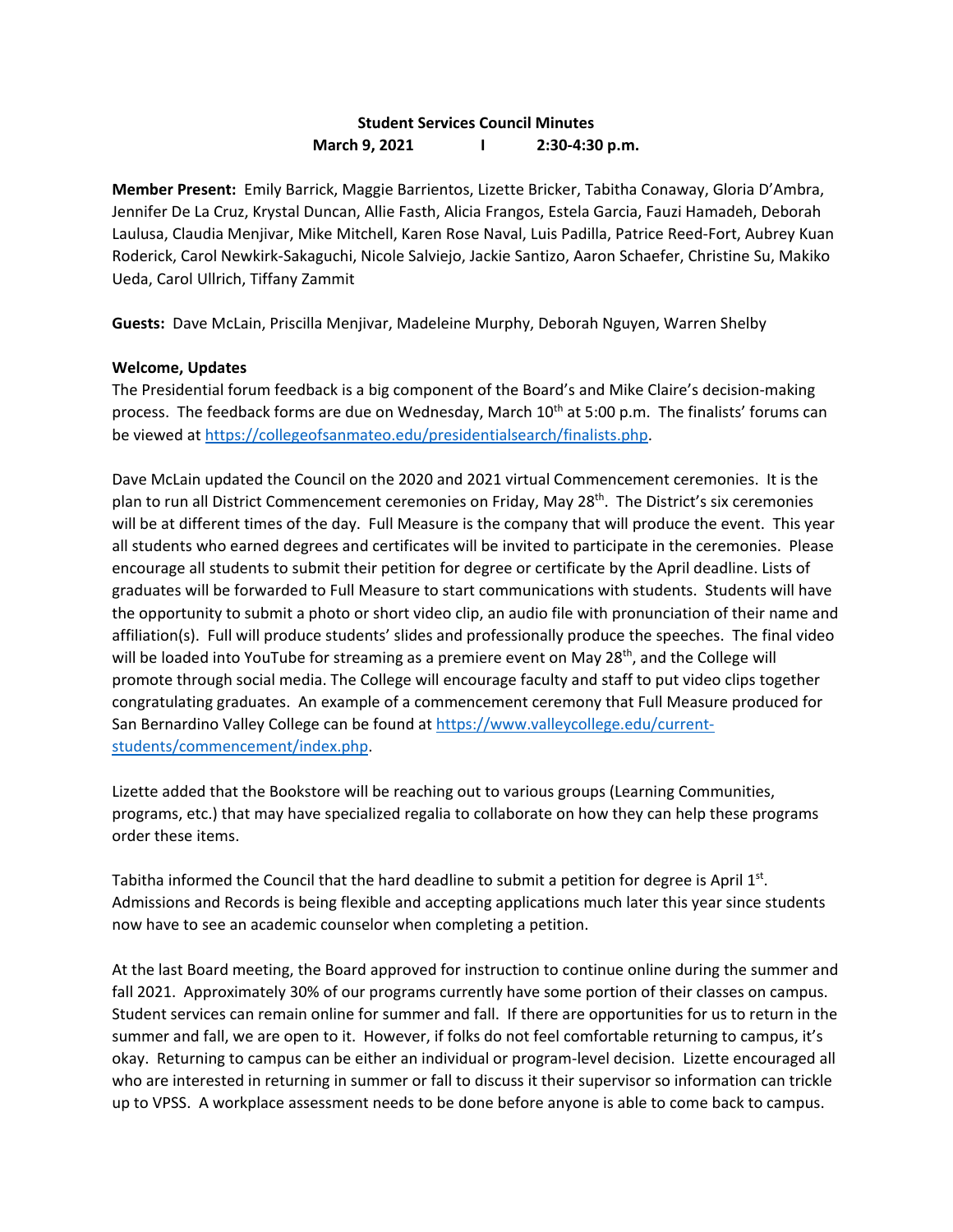As vaccinations roll out and become more available, the District may be looking at a spring 2022 recovery.

Lizette encouraged all CSEA members to complete their Return to Campus survey by tomorrow's deadline. The Council was surveyed on how they felt about the District's decision to stay online for the summer and fall and their comfort level in returning for the summer and fall. As a whole, the group felt comfortable with the decision and felt very uncomfortable with returning during the summer and fall. The group felt that safety protocols had to be firmly in place when we return to campus. It was expressed that there are many benefits in continuing to offer some aspects of online engagement when we return to campus.

## **Program Review**

In the last three SSC meetings we will cover Section 2: Assessment – SLO/SAO Workshop (March 9<sup>th</sup>), Review Section 2: Assessment (April 13<sup>th</sup>) and Section 4: Planning (May 11<sup>th</sup>).

If you are doing a survey for your SLO or SAO's, PRIE is available to support you now. For program data, send PRIE G#'s of students that are in your program/cohort and please be sure your Dean or VPSS is copied on the email. Lizette will meet with the Deans to update a list of all the contacts for programs so they all know who will be submitting data requests. Programs like Admissions and Records don't need to submit data requests because it's a campus-wide service. Lizette will reach out to Hilary as to how PRIE wants those requests made and will notify the Deans.

Carol U. asked if prior years' data should be used, Lizette responded yes. Lizette suggested that we use three years' worth of data.

Lizette shared the 2021-22 program review form that Academic Senate will review to approve. She will send the form to the Council for feedback, compile the comments and forward to Arielle Smith.

Madeleine Murphy reviewed that the point of Program Review is to make plans for improving our programs, to discuss what happened to our old plans for improving our programs and to share out problems, gaps and successes. The point of SLO/SAO assessment is to support continuous improvement through purposeful inquiry, to improve student learning (SLOs) or to improve services to students (SAOs).

Lizette explained that when developing a SLO or SAO, you are developing something to assess your program or area. As a program lead, you are also coming up with how to assess through data. For example, if students are learning what is taught in a workshop, you may do a pre- and post-survey so you can see if they learned. You are identifying how to collect that data whether it be by survey, by interviews, etc. PRIE does not provide data for SLOs and SAOs; programs provide their own data.

Madeleine added that you should start with the inquiry: you want to find out something or test if something is working. The data follows from the inquiry. You could examine some of the data that PRIE provides to inform some of the gaps. For example, if PRIE supplies data to the Health Center that indicates that few women have used the service, you might inquire how we can get more women to use the service. You may follow that up with surveys, etc. If you can answer question with the data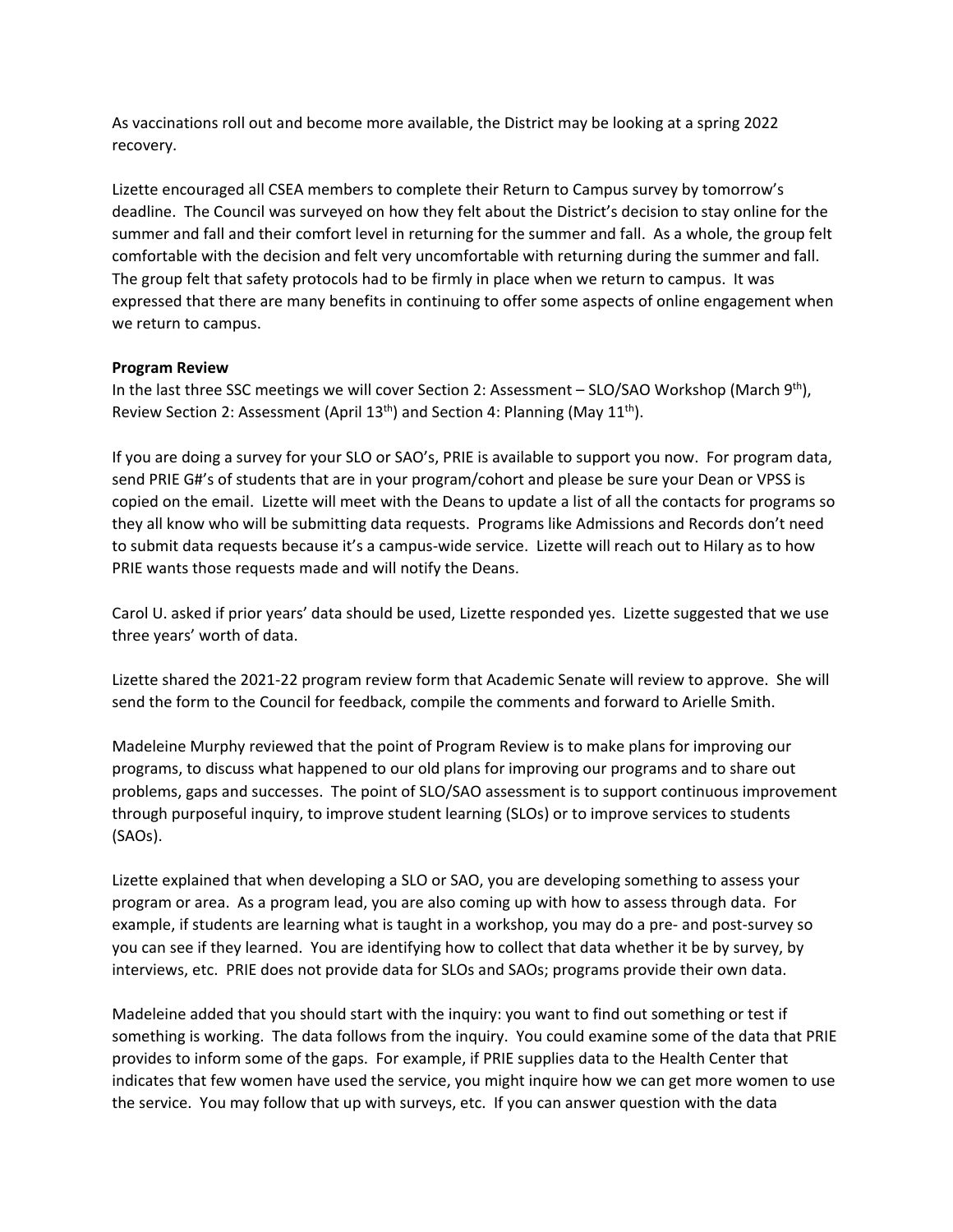supplied by PRIE, then use that data. If you can answer your question by interviews or by gathering other data, then use that. If you need to put together a survey, PRIE is available to help you.

Lizette encouraged all to talk it through with your supervisor, Dean or VPSS about what types of data you may need and if your approach is moving you in the right direction. Madeleine added that we can get too hung up on things or get to worried about if we're using the right instrument to assess. We're not shooting to get a perfectly clear result, but rather taking the temperature to see how things are going. Student achievement data is good when looking for something concrete.

In student services, as opposed to instruction, the SLOs and SAOs are revised pretty regularly and goals are defined every few years. SLOs and SAOS are more like targets, goals or priorities. Lizette is pointed out that SLOs or SAOs should be meaningful and aim to improve services. If an SLO or SAO has changed anything, doesn't mean anything or hasn't revealed anything, perhaps it's time to change them or look at other areas to assess.

Madeleine pointed out that because of the pandemic some SLOs and/or SAOs had to be put to the side, and it's okay to indicate on the program review that plans changed. Lizette reminded that this document is not to justify a program's worth but rather to reflect at what we've done, look to the future to make plans and to assess our programs to see if we are doing what we said we'd do to meet students' needs. She encouraged all to be gentle with ourselves as we complete Program Review.

Lizette stressed that program review is not punitive. It's okay if you do an assessment and it doesn't reveal what you had hoped. You may find that you want to turn that into a program goal. For example, if your assessment reveals that students are not engaged, you can identify student engagement as a program goal. Madeleine reminded one group that this is setting up what the focus will be for the next two years. You don't have to be massively ambitious; pick a few things that will improve your program in a manageable way and focus on that.

Lizette reminded all that we will focus on the assessment piece in the April meeting. Krystal added that if you want something in your research that is a little different that what was mentioned in today's meeting, you should make the research request now. Also, be sure that if you are asking for any resources in your reflection, that you tie the rationale to that.

Lizette requested that all feedback for the Program Review draft be emailed to her or the VPSS email. She will compile the comments and send them to Arielle Smith. She thanked Madeleine her work and her support.

## **Program Updates**

Tabitha shared the Dream Center Newsletter, focusing on the announcement of the Migration Celebration on Saturday, May 29<sup>th</sup>. It's a districtwide celebration for graduating and/or transferring AB540 students, students from mixed status families and active Dream Center student allies. Anyone who is interested should complete the interest form or contact Paola. The Dream Center Newsletter is located at [https://www.smore.com/mc9rq-dream-center-newsletter?ref=email.](https://www.smore.com/mc9rq-dream-center-newsletter?ref=email)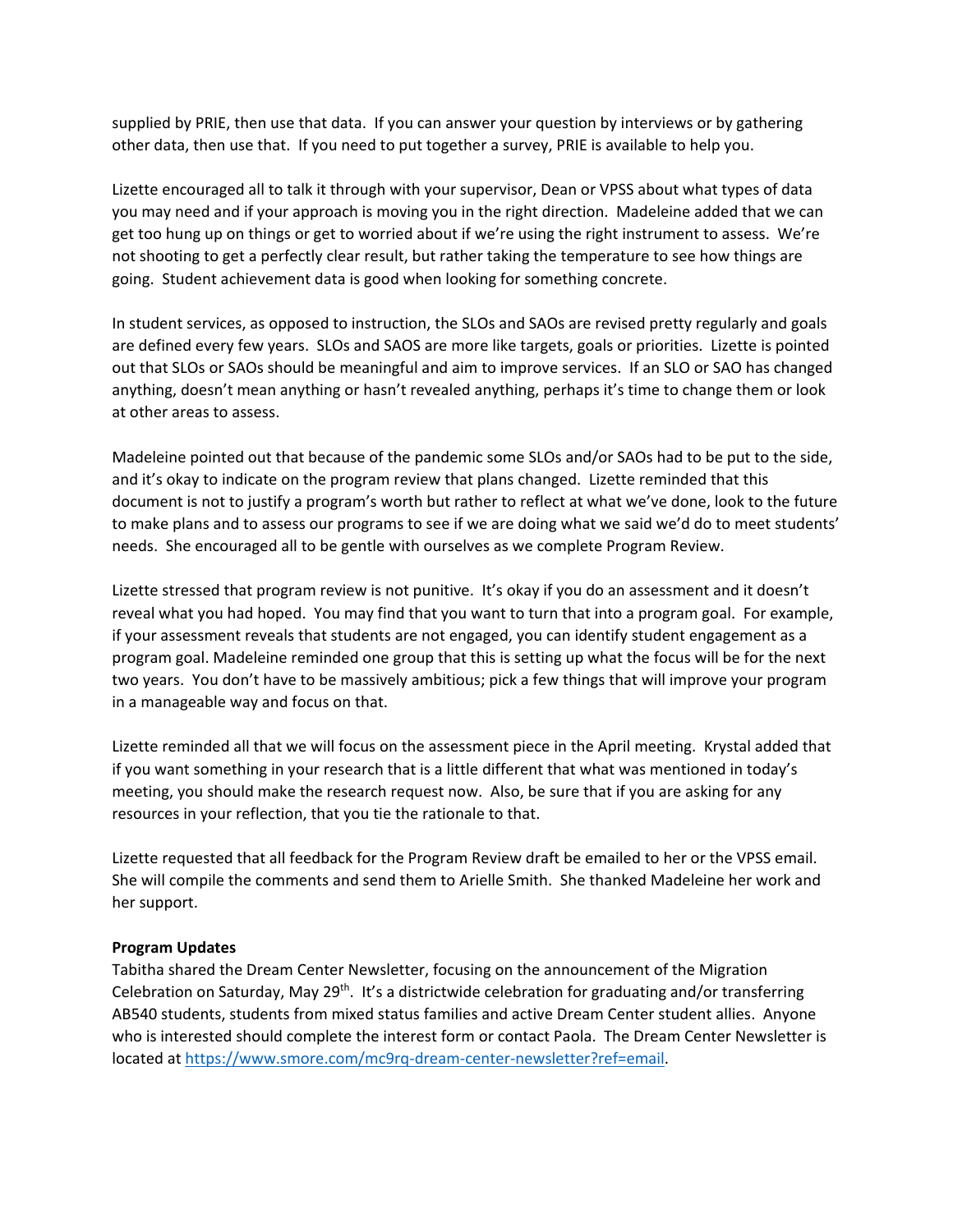Jennifer reported that she is starting to do outreach for the fall 2021 Puente cohort, and will have some information sessions starting in April. Please encourage students who are eligible for ENGL 105 but have not yet completed the course to contact Jennifer for the Puente Program.

Emily shared a preview of a PowerPoint she recently created regarding C-19 Vaccine Update, which covers a lot of information about the vaccine and who is eligible. The slideshow includes resources and websites where you may register to receive a vaccination including myturn.ca.gov, Stanford, Rite-Aid, CVS and Kaiser. The CDC also released new guidelines for people who are fully vaccinated. The guidelines are located at [https://www.cdc.gov/coronavirus/2019-ncov/vaccines/fully-vaccinated](https://www.cdc.gov/coronavirus/2019-ncov/vaccines/fully-vaccinated-guidance.html)[guidance.html.](https://www.cdc.gov/coronavirus/2019-ncov/vaccines/fully-vaccinated-guidance.html)

Tax preparation appointments are available through March 26<sup>th</sup>; students should contact Nicole directly or email the CSM Spark Point email. There is still funding available through the District Hunger Initiative program. Students should contact Nicole for more information.

Lizette added that Costco is also providing vaccinations. Makiko suggested Walgreen's and Dr. B Standby List as other vaccination resources.

Makiko reported that the District signed up for TalkNow, a 24/7 On Demand emotional support services for students. Students can register for the service and can talk to a licensed therapist. Please tell students about this free service. 24 students have already registered and several have already used the service. Students may register at [https://timely.md/faq/csm-talknow-college-of-san-mateo/.](https://timely.md/faq/csm-talknow-college-of-san-mateo/)

Luis shared that the VA Hospital in Palo Alto has vaccination appointments available for any veterans that is enrolled within the VA Palo Alto healthcare system. Those that are not part of VA Palo Alto healthcare system can be enrolled on the spot so they can gain access to the vaccine. VROC is getting students ready for priority registration.

Mike shared that the Transfer Club will hold a virtual tour week during spring break. There will be about 10 colleges participating, and activities will include workshops and a student panel.

Christine shared Career Services' March event calendar. Spring activities are focused on alumni, so many CSM alumni will be participating in spring events.

Alicia recently sent out academic standing notices to students, please contact her if students or staff have any questions.

Tiffany reported that Dual Enrollment is currently scheduling for next year. Promise is actively engaged with the CRM/Student Success Link and they are happy to answer any questions about how that feels and looks. They are continuing to outreach for next year and onboarding new students.

Claudia reported that the scholarship committee is currently meeting and reviewing applications. They will start awarding students scholarships during the week of April 5<sup>th</sup>. Over 414 applications were received at CSM. During the week of May  $17<sup>th</sup>$ , a virtual scholarship ceremony will be held.